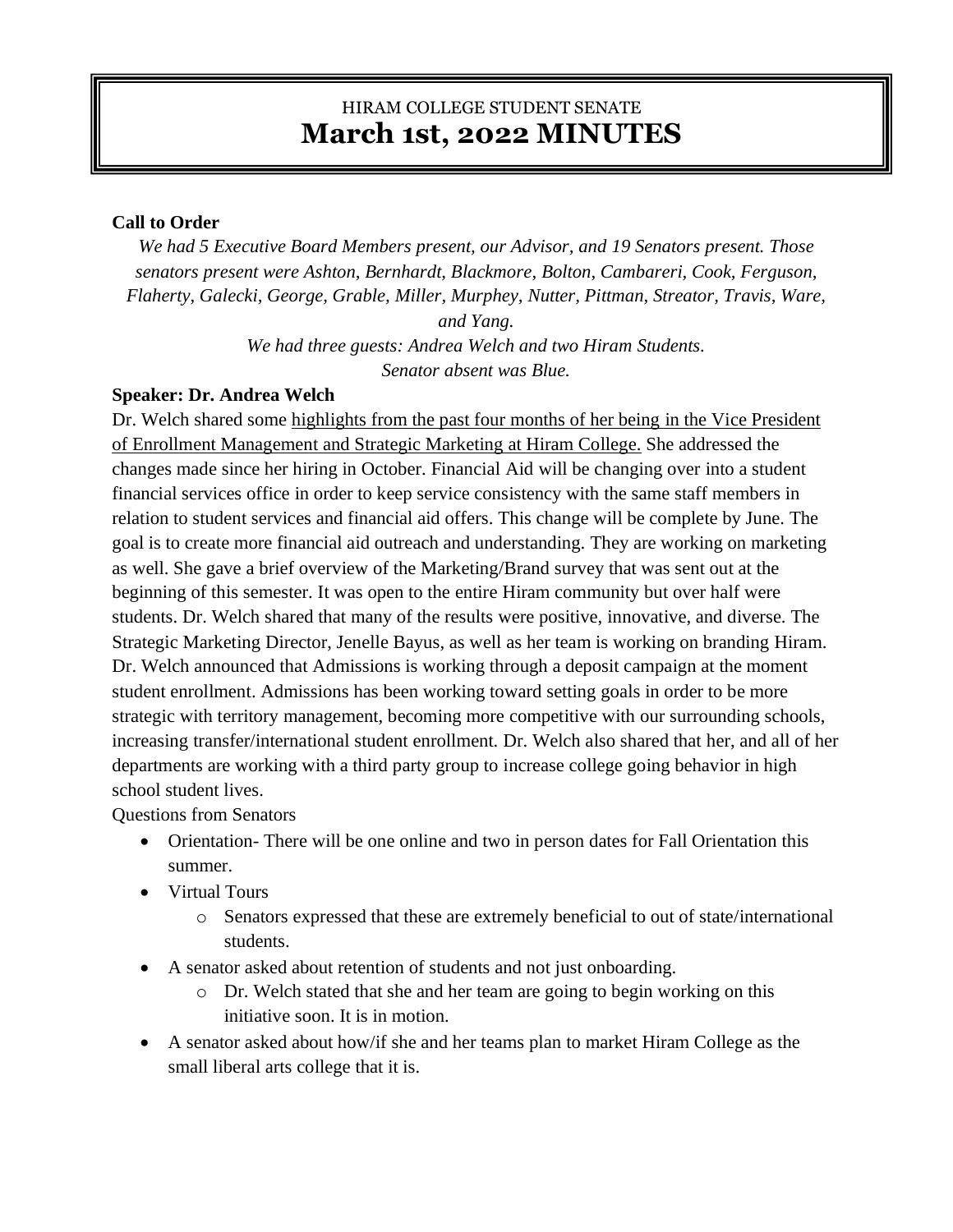- o She responded with the importance of trying to find a balance between the skills students will gain at the same time as not ostracizing groups or making it too confusing to incoming students.
- o She also explained that while right after graduation, graduates may not have the highest paying jobs, but in the long term they acquire jobs like CEOs and managers, etc.
- Cross-functionality between athletics and admissions was also brought up.
	- o Dr. Welch talked about how in higher education a divide between the Athletics and the Admissions teams is often the case. She is finding that Hiram is much more open to working together between these two areas. Athletic and admission leadership has already begun meeting on a regular basis with the goal to develop overall recruitment strategy and share best practices.
	- o She explained the differences between the recruitment processes between the two departments and the importance of communication between the two.

Dr. Welch suggested that we host a student listening session where students are able to voice any concerns about student on boarding to Marketing and Admissions. Senators expressed support for this idea.

She encouraged any student with questions or concerns to reach out to her at [welchad@hiram.edu](mailto:welchad@hiram.edu) or set up a meeting with her in her office in Teachout Price, First Floor just past admissions.

## **Presidential Announcements**

*President Saunders* announced that Senate is looking for members for our constitutional revision committee in order to meet, go through the constitution, and make amendments to our Senate Constitution to keep it up to date.

## **Advisor Announcements**

*Advisor Okuma* the mentioned the following updates that are important to students:

- 1. Advising will begin after spring break.
- 2. She encouraged students to fill out any housing forms necessary.

3. The HEERF relief funds and those students who did not respond to the email and filled out their preferences for this relief fund will be able to pick up a check from Student Accounts She asked for feedback on the pandemic moving into an endemic. Senators expressed that they appreciate being given the choice to wear masks in some spaces. Many of the senators agreed that as long as people continue to be respectful of others' choices, this is a good change. A Senator asked if there will be required testing after Spring Break. *Advisor Okuma* explained that there will not be testing required as students come back, but the school asks that if students travel over the break, they mask for three days on campus and have a rapid test done within three days of their return. Rapid tests are available many places including the Health Center. as well.